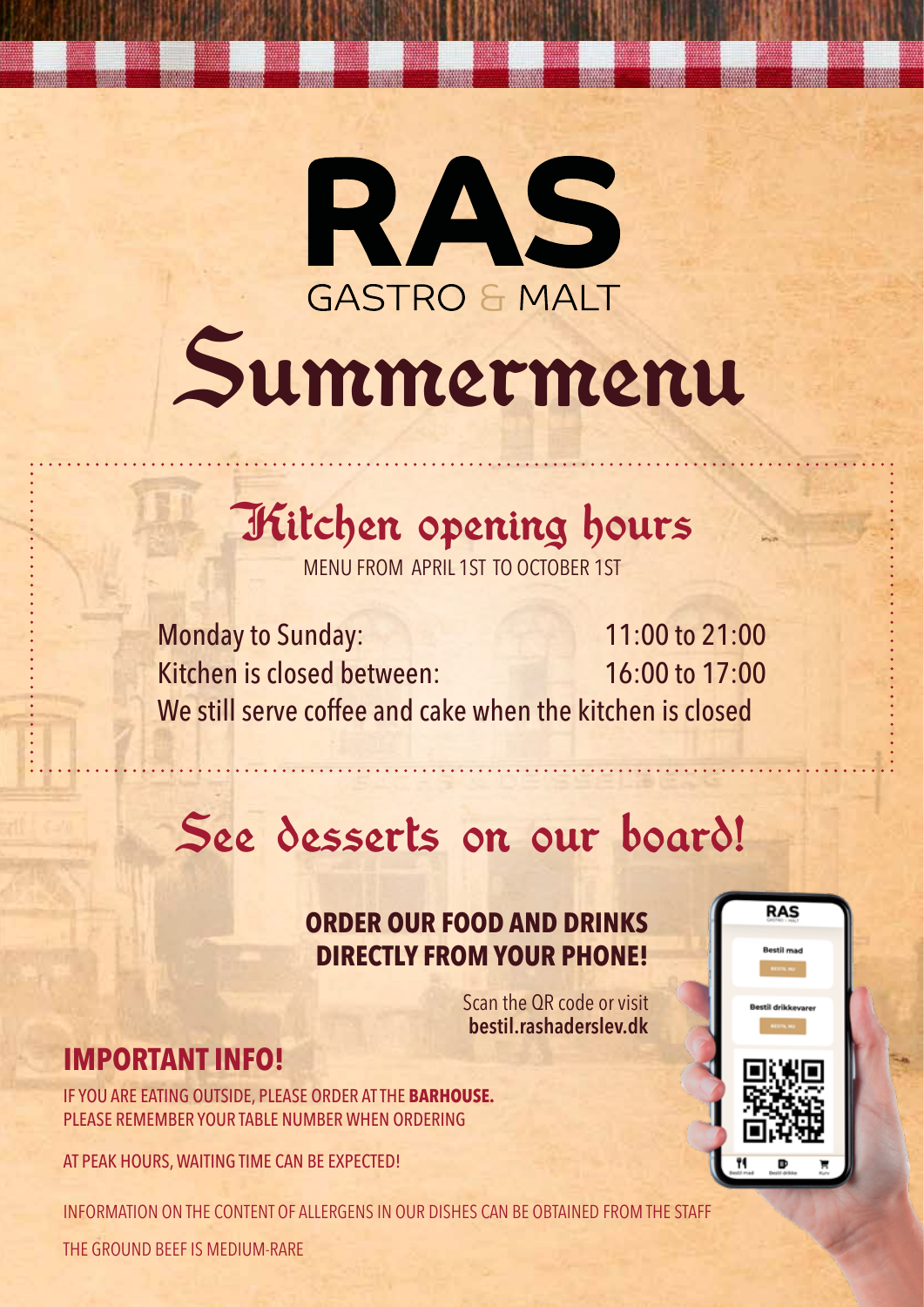#### SERVED ONLY FROM 11:00 TO 13:00

**BAGEL**

Served with scrambled eggs, bacon, tomatoes and chives

## Lunch - Smørrebrød

FROM 11:00 TO 16:00 DANISH "OPEN SANDWICH" ON DARK BREAD

| <b>HOMEMADE CHICKEN SALAD</b><br>Served with bacon, pickled onions, mustard seeds and herb salad.                                           | 105 <sub>i</sub> |
|---------------------------------------------------------------------------------------------------------------------------------------------|------------------|
| <b>EGG AND SHRIMPS</b><br>Served with caviar, lemon, tomatoes and dill mayo                                                                 | 105 <sub>r</sub> |
| <b>ROAST PORK</b><br>Served with crispy pork rind, pickled onions, pickled cucumbers, pickled mustard seeds and herb salad                  | 105 <sub>i</sub> |
| <b>SOL OVER HADERSLEV</b><br>Freshly smoked herring from Kalvø with raw egg yolk, radishes, onions, fennel fronds, dill, caviar and chives  | 109 <sub>i</sub> |
| <b>BREADED FILLET OF PLAICE</b><br>Served with homemade remoulade, lemon, cucumber, tomatoes, caviar, fennel fronds and herb salad.         | 115 <sub>i</sub> |
| <b>COLD-SMOKED SALMON FROM KALVØ</b><br>Served with chervil, fennel fronds, tomatoes, lemon, caviar and fried capers<br><b>Tesfaurafien</b> | 115 <sub>i</sub> |
| <b>BEEF TATAR</b><br>Served with pickled and raw onions, fried capers, horseradish, chervil and raw egg yolk                                | 115 <sub>i</sub> |

## Lunch - Classics

FROM 11:00 TO 16:00

### **NACHOS WITH CRISPY CHICKEN** 5erved with sour cream and hot salsa **119**<sup>7</sup>

### **CESAR A LA RAS** 235,-

Served with chicken, bacon, tomatoes, parmesan, dressing and homemade croutons

69,-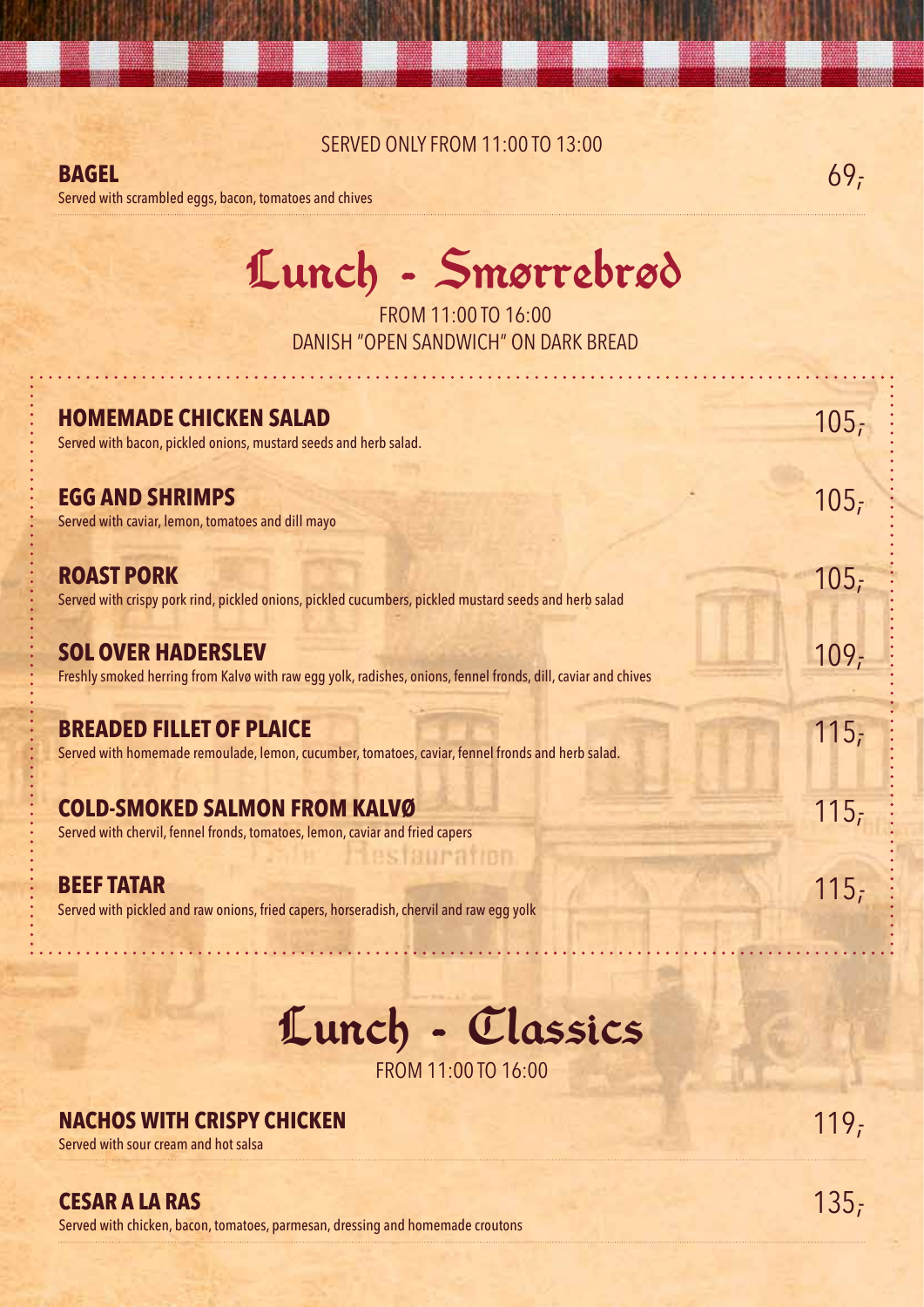| <b>SALAD WITH SHRIMPS</b><br>Served with tomatoes, onion, cucumber, lemon, red dressing, dill and homemade croutons                                                 | 135 <sub>r</sub> |
|---------------------------------------------------------------------------------------------------------------------------------------------------------------------|------------------|
| <b>PARISERBØF</b><br>Served with a raw egg yolk, horseradish, fried capers, red onions and pickled redbeets on the side                                             | 155 <sub>z</sub> |
| <b>SANDWICH WITH ROAST PORK</b><br>Served with coleslaw, pickles, onions, mustard seeds, french fries and aioli                                                     | 165 <sub>r</sub> |
| <b>BACON CHEESEBURGER</b><br>With tomatoes, lettuce, onion, mustard dressing and french fries                                                                       | 165 <sub>r</sub> |
| <b>STJERNEKASTER</b><br>Breaded fillet of plaice, shrimp, cold-smoked salmon and homemade dressing<br>served on toasted French bread with lemon, caviar and greens. | 185.             |

## For the vegetarian SERVED ALL DAY

| <b>SALAD FROM THE PLANT KINGDOM</b>                                                                           | 149. |
|---------------------------------------------------------------------------------------------------------------|------|
| With the kitchen's summer salad and Oumph! a unique product from the plant kingdom, made with soy - MUST TRY! |      |

#### **BURGER FROM THE PLANT KINGDOM** 165,

With tomato, lettuce, onion, french fries and Oumph! a unique product without meat from the plant kingdom, made with soy - MUST TRY!

### Kids menu

FOR KIDS UNDER 12 YEARS - SERVED ALL DAY

| <b>PIZZA WITH HAM AND CHEESE</b>       |  |
|----------------------------------------|--|
| <b>FILLET OF FISH AND FRENCH FRIES</b> |  |

#### **PURCHASES OF ADDITIONAL DIP**  $15<sub>r</sub>$

Ketchup is free choose between: **AIOLI, MAYONAISE, HOT SALSA, REMOULADE**